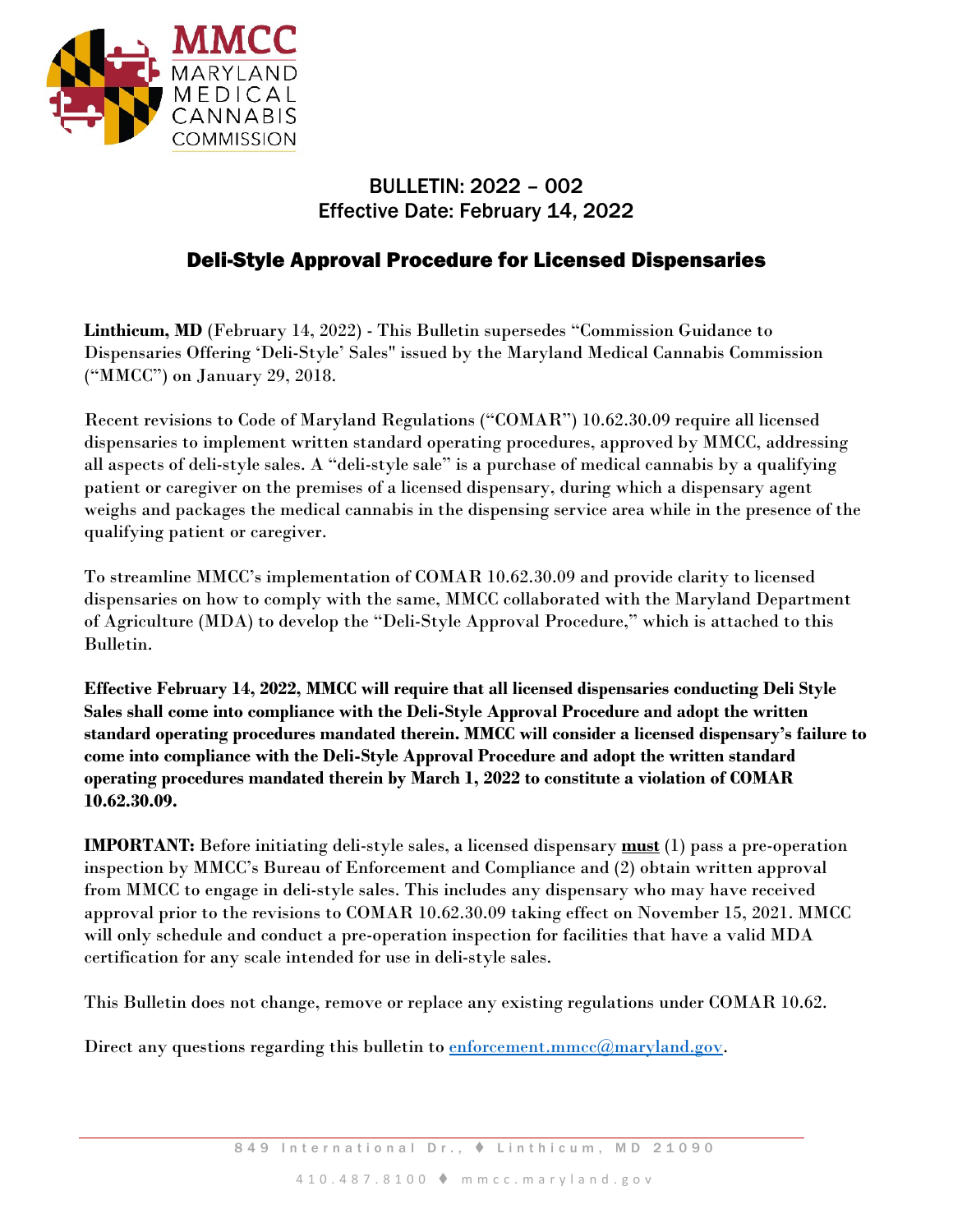### Deli-Style Approval Procedure for Licensed Dispensaries

*Effective February 14, 2022, the Maryland Medical Cannabis Commission (MMCC) will require that all licensed dispensaries come into compliance with this Deli-Style Approval Procedure and adopt the written standard operating procedures mandated therein. MMCC will consider a licensed dispensary's failure to come into compliance with this Deli-Style Approval Procedure and adopt the written standard operating procedures mandated herein by March 1, 2022, to constitute a violation of COMAR 10.62.30.09.*

#### **Purpose:**

This procedure establishes a standardized process for licensed dispensaries to engage in delistyle sales.

#### **Definitions:**

The term "deli-style sale," as it is used in this Procedure, means a purchase of medical cannabis by a qualifying patient or caregiver on the premises of a licensed dispensary during which a dispensary agent weighs and packages the medical cannabis flower in the dispensing service area while in the presence of the qualifying patient or caregiver.

The term "dispensary agent," as it is used in this Procedure, means an owner or employee of a licensed dispensary who engages in the dispensing of medical cannabis to qualifying patients and caregivers in accordance with COMAR 10.62.

### **Procedure:**

- A. Requirements for scale to be used in deli-style sales
	- 1. A scale purchased by a licensed dispensary to be used in deli-style sales must be a National Type Evaluation Program ("NTEP") approved device. A searchable database of NTEP approved devices is available on the National Conference on Weights and Measures' website [\(https://www.ncwm.com/\)](https://www.ncwm.com/).
	- 2. Prior to being used in deli-style sales, a scale must be certified by the Maryland Department of Agriculture (MDA). To obtain MDA certification of a scale: (1) submit the Device Registration Application (available at [https://mda.maryland.gov\)](https://mda.maryland.gov/) and application fee to MDA; and (2) arrange for MDA to physically inspect the scale. MDA will certify a scale after verifying during a physical inspection that it comports with MDA's "Guidelines for Purchasing a Scale to be used in Direct Sale Applications" (available at [https://mda.maryland.gov/weights\\_measures/Pages/mea\\_dev\\_reg.aspx](https://mda.maryland.gov/weights_measures/Pages/mea_dev_reg.aspx) ) and applicable requirements under COMAR Title 15, Subtitle 3. A licensed dispensary must have a copy of MDA's certification for a scale it uses in deli-style sales on file and available for inspection by MMCC.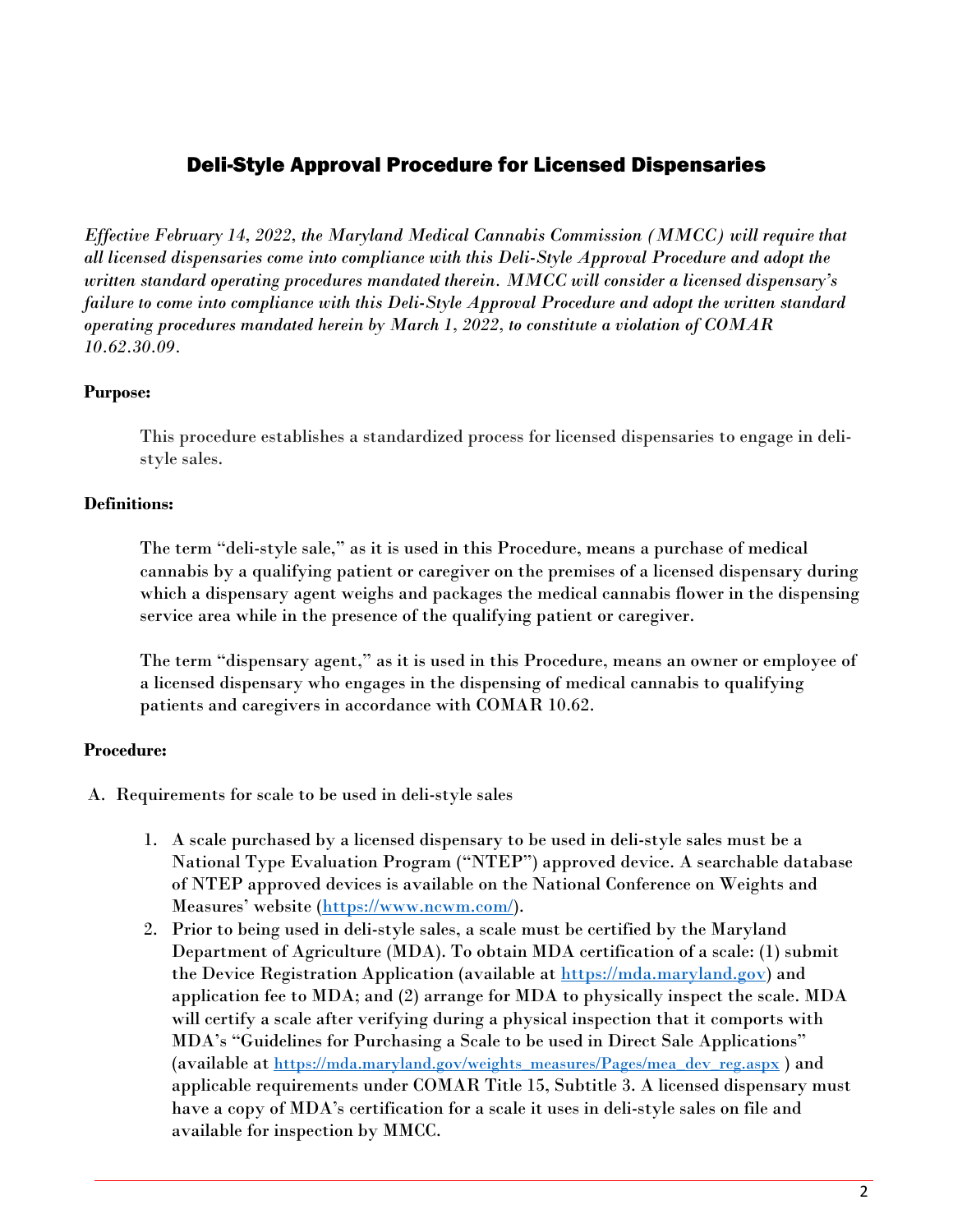3. MDA requires that a scale used in direct sales applications be calibrated and recertified annually. A licensed dispensary must have a copy of annual calibration documentation and annual MDA recertification for a scale it uses in deli-style sales on file and available for inspection by MMCC.

#### B. MMCC pre-operation inspection

- 1. Before initiating deli-style sales, a licensed dispensary must pass a pre-operation inspection by MMCC's Bureau of Enforcement and Compliance and obtain written approval from MMCC to engage in deli-style sales. Previously approved dispensaries must be re-approved under the following guidelines. Dispensaries are instructed to contact the MMCC Regional Supervisor for county where their business is located to schedule an inspection. The list of Regional Supervisors may be found [here.](https://mmcc.maryland.gov/Pages/aboutus.aspx)
- 2. During the pre-operation inspection, MMCC will review the MDA certification for any scale intended for use in deli-style sales, as well as the other documentation described in Part A of this Procedure.
- 3. During the pre-operation inspection, MMCC will review the licensed dispensary's written standard operating procedures to ensure that they incorporate the requirements described in Part C of this Procedure.
- 4. During the pre-operation inspection, MMCC will examine the work space and equipment intended for use in deli-style sales to assess compliance with COMAR 10.62.30.09 and written standard operating procedures.
- 5. During the pre-operation inspection, MMCC will observe a dispensary agent complete a deli-style sale transaction to assess compliance with COMAR 10.62.30.09 and written standard operating procedures.
- 6. If MMCC concludes that the licensed dispensary is in compliance with COMAR 10.62.30.09 and written standard operating procedures following the pre-operation inspection, MMCC will issue written approval for the licensed dispensary to engage in deli-style sales.
- C. Required written standard operating procedures addressing deli-style sales
	- 1. A licensed dispensary must include the following provisions regarding the sanitary handling of medical cannabis being prepared for deli-style sale in its written standard operating procedures:
		- a. A dispensary agent engaging in a deli-style sale must wear clean clothing appropriate to the tasks assigned to him/her.
		- b. A dispensary agent engaging in a deli-style sale must wear previously unused single-use gloves and avoid bare hand/arm contact with exposed and finished medical cannabis.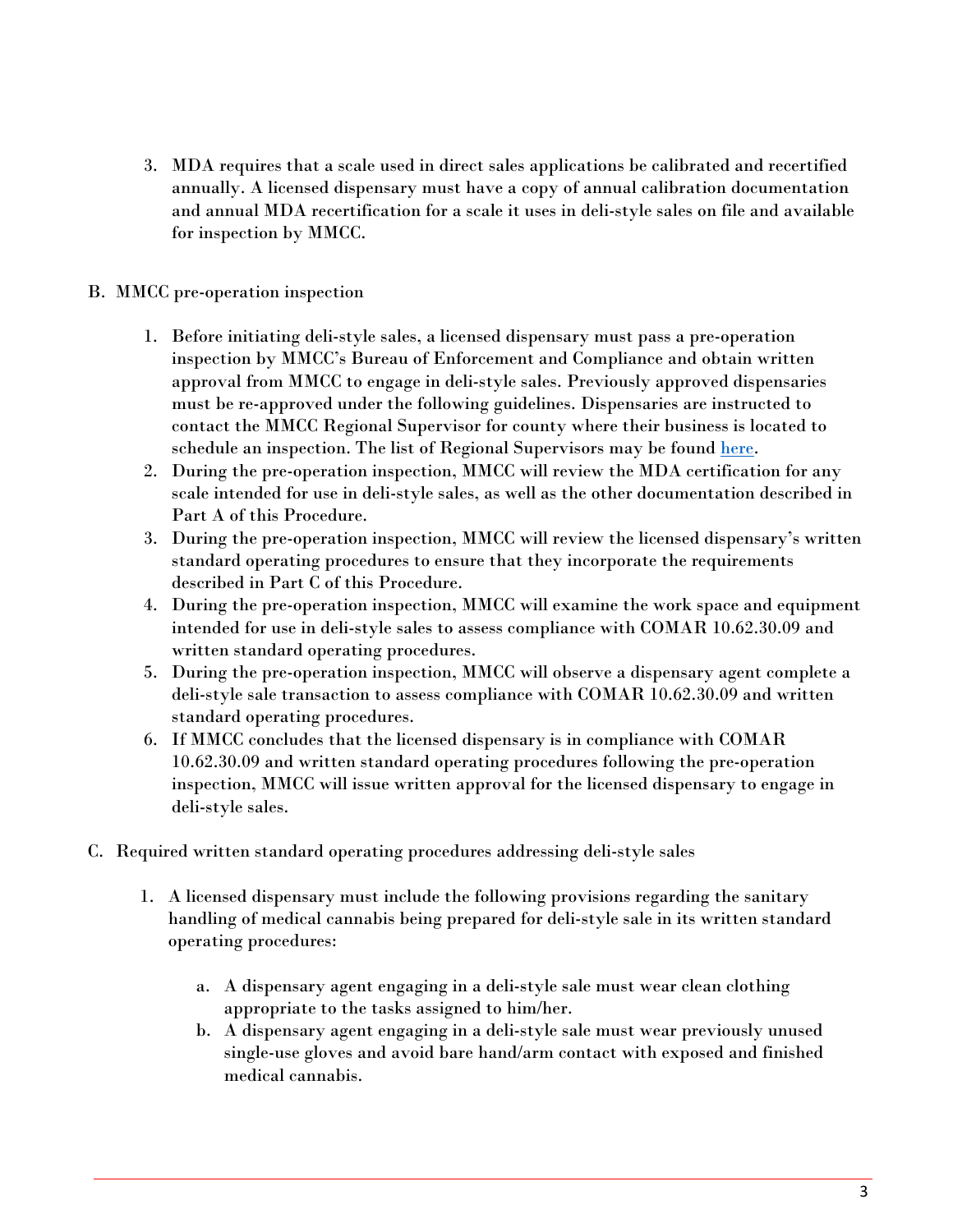- c. A dispensary agent engaging in a deli-style sale must use sanitized utensils (i.e., spatulas, tongs, or other dispensing equipment) when handling exposed, finished or unused medical cannabis.
- d. A dispensary agent engaging in a deli-style sale must clean their hands and exposed portions of their arms (or surrogate prosthetic devices for hands and arms):
	- i. Immediately before working with usable or unpackaged medical cannabis;
	- ii. Immediately after touching bare human body parts, other than their own recently cleaned hands or recently cleaned exposed portions of their own arms;
	- iii. Immediately after using the toilet;
	- iv. Immediately after coughing, sneezing, using a handkerchief or disposable tissue, using tobacco, eating, or drinking;
	- v. Immediately after handling soiled equipment; and
	- vi. Whenever necessary to remove soil contamination and to prevent cross-contamination when changing tasks.
- e. Immediately before engaging in a deli-style sale, a dispensary agent will:
	- i. Carry the medical cannabis to be sold to the deli-style operation area within the dispensing area; and
	- ii. Place the medical cannabis to be sold on the counter designated for preparing medical cannabis for deli-style sale.
- 2. A licensed dispensary must include the following provisions regarding patient selection of medical cannabis for deli-style sale in its written standard operating procedures:
	- a. A dispensary agent will allow a qualifying patient or caregiver to visually examine medical cannabis offered for deli-style sale and respond to any relevant inquiry.
	- b. When examining medical cannabis offered for deli-style sale, a qualifying patient or caregiver may not touch or handle the medical cannabis or the container it is stored or displayed in COMAR 10.62.27.08H
	- c. A qualifying patient or caregiver may not sniff medical cannabis that is stored in a container that the medical cannabis may be dispensed from.
	- d. Sniff jars are strictly prohibited.
	- e. Medical Cannabis Flower stored in a sealed display jar, not used for dispensing purposes, may not be sold or distributed. Medical Cannabis Flower in sealed display jar shall be labeled with full METRC number, expiration date and product name.
	- f. If Medical Cannabis Flower stored in a sealed display jar expires or becomes contaminated, it must be immediately disposed of in accordance with the MMCC approved Green Waste Disposal Procedure SOP per Bulletin 2022-001.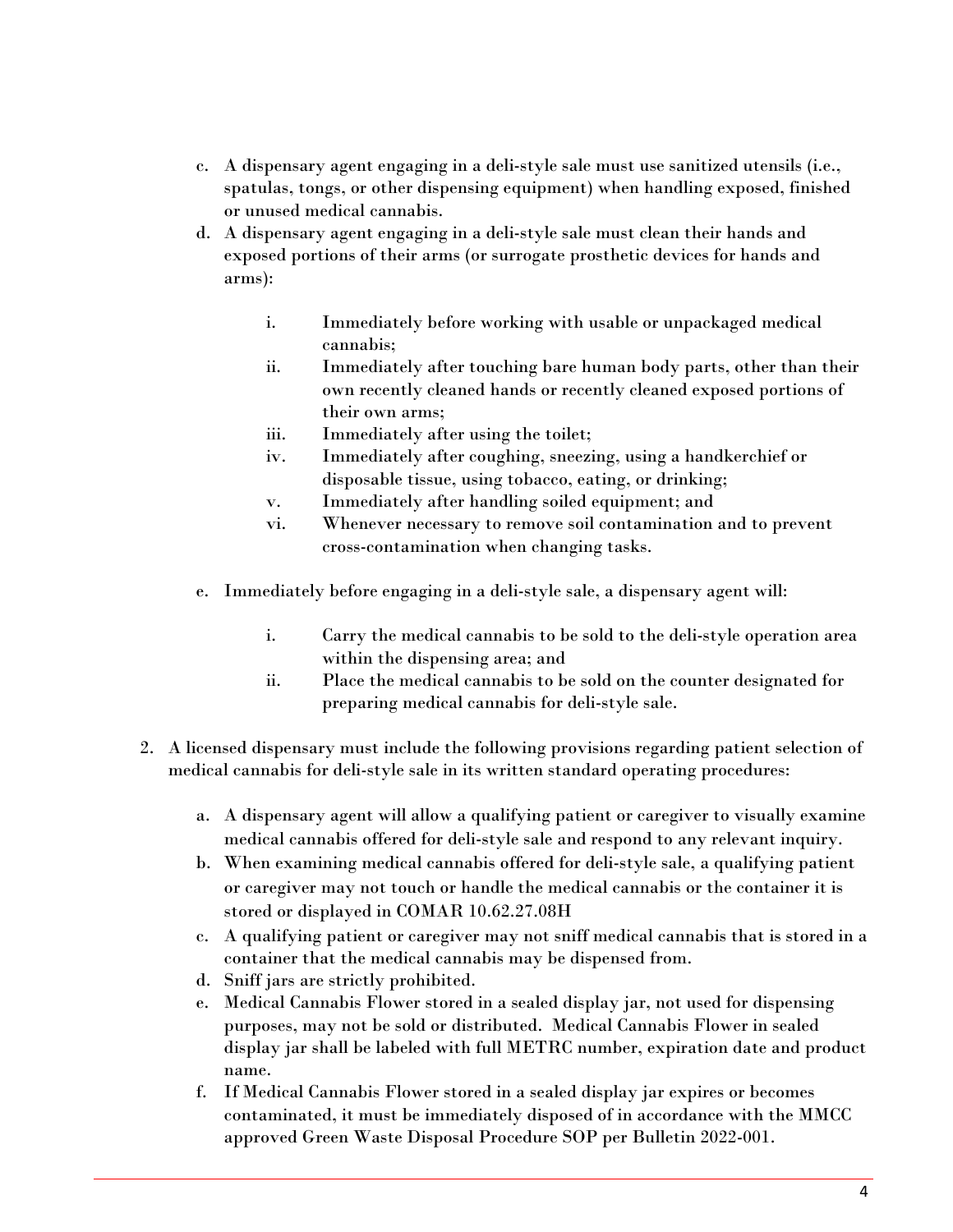- 3. A licensed dispensary must include the following provisions regarding the weighing of medical cannabis during a deli-style sale in its written standard operating procedures:
	- a. A dispensary agent engaging in a deli-style sale must ensure that the scale is tared/zeroed before weighing the medical cannabis to be sold.
	- b. A dispensary agent engaging in a deli-style sale must ensure that packaging and items of any kind are removed from the scale before weighing the medical cannabis to be sold.
	- c. A dispensary agent engaging in a deli-style sale must weigh the medical cannabis to be sold on the tared/zeroed scale before preparing it for dispensing.
	- d. A dispensary agent engaging in a deli-style sale must place any medical cannabis that was removed from its storage container during the weighing process and will not be dispensed back into its proper container.
- 4. A licensed dispensary must include the following provisions regarding the dispensing of medical cannabis to a qualifying patient or caregiver during a deli-style sale in its written standard operating procedures:
	- a. A dispensary agent engaging in a deli-style sale must place the medical cannabis to be sold in packaging that complies with the requirements and restriction of §§B-F of Regulation 10.62.29.01 and apply a label to the packaging, in accordance with COMAR 10.62.29.02.
	- b. A dispensary agent engaging in a deli-style sale must process the sale through the licensed dispensary's point of sale system and enter the appropriate deduction to the qualifying patient's or caregiver's allotment in METRC.
- 5. A licensed dispensary must include a provision in its standard operating procedures mandating that any medical cannabis that is contaminated during a deli-style sale (due to being dropped onto the floor, touched with bare skin, sneezed or coughed on, etc.) be disposed of in accordance with the Green Waste Disposal Procedure approved by MMCC.
- 6. A licensed dispensary must include the following provisions regarding the stocking/restocking of medical cannabis offered for deli-style sale in its written standard operating procedures:
	- a. After completing in a deli-style sale, a dispensary agent must ensure that any container containing medical cannabis offered for deli-style sale is returned to its designated location and is out the reach of any qualifying patient or caregiver in the dispensing area.
	- b. Before filling a container with medical cannabis that will be offered for deli-style sale, a dispensary agent must: